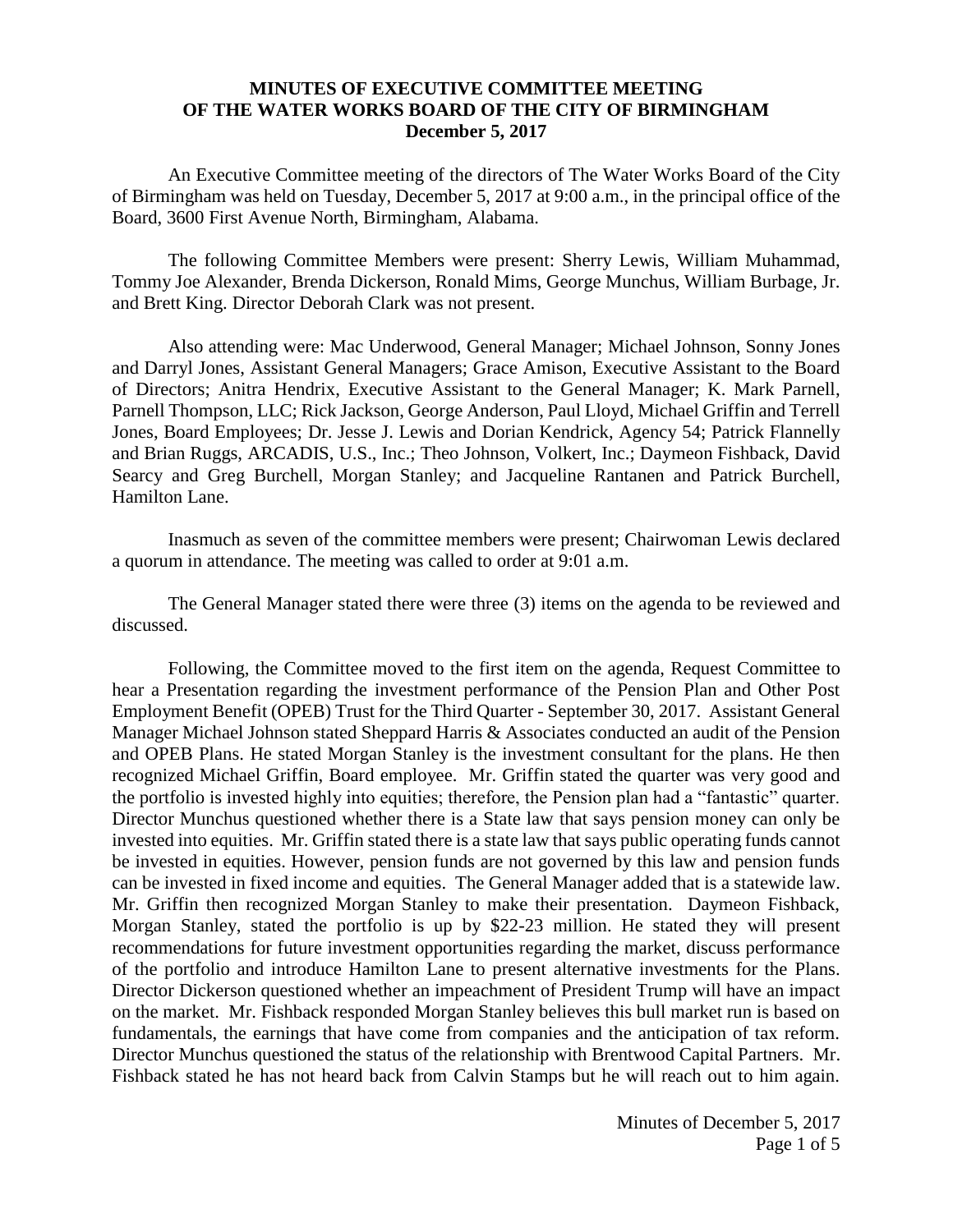Director Munchus encouraged Morgan Stanley to continue to try to reach out to Brentwood Capital Partners. Mr. Greg Burchell, Morgan Stanley, stated the U. S. market has gone through repair, recovery and expansion. He stated the federal reserve stopped buying bonds in 2015 and raised interest rates in 2016. He then presented the Committee with a handout wherein a copy is on file in Diligent. He gave an overview of the S&P 500 annual returns. Director Munchus questioned whether the earnings will continue. Mr. Burchell stated there will be earnings but not at the pace or rate it has been. Director Alexander questioned whether the tax plan is driven by earnings. Mr. Burchell responded yes. He stated the U. S. stocks are increasing internationally. Director Munchus questioned how is Morgan Stanley treating Brexit. Mr. Burchell stated they don't feel it is very meaningful because a lot of the deals Great Britain has with Europe will remain in place. He reported inflation is not dead, the asset allocation is 27 percent in fixed income, and the ending value for the Pension plan is \$141 million. He indicated the Pension plan has made \$23 million more since Morgan Stanley became the investment manager for the plans. He then gave a overview of the money managers. He stated the OPEB plan is up 13 percent and has an ending value of \$30.5 million. Mr. Burchell then stated Morgan Stanley recommends the board take some of the profits it made and redeploy them into lower, correlating asset classes. He indicated investing 10 percent of the equity funds through Hamilton Lane Private Equity markets would provide added returns. The board would have to commit the moneys for 5 to 7 years, which means this fund would be illiquid during this time period. He stated this would include increasing the portfolio's diversification and increase premium returns. Mr. Griffin stated the illiquidity premium means once the money is invested, it is there for 5-7 years and it can't be pulled out. He indicated pulling the money out early will result in several costs. Director Muhammad questioned Mr. Griffin whether that was a dissenting view. Mr. Griffin responded no and stated he wanted the board to understand how the money would be invested. Director Muhammad stated he needed a dissenting view. Mr. Griffin stated the negative is if the money had to be pulled out right away, there would be costs associated with it. He indicated if the money is left in 5-7 years, there would be a premium earned over what other bonds would yield. Mr. Burchell stated the 7-year outlook is currently a 6.8 percent return with a forecast of 4.3 percent, and he indicated the 20-year forecast is better. He then stated Morgan Stanley recommends Hamilton Lane as a private credit manager after extensive due diligence. Director Alexander questioned who is the insurer on the Pension plan. The General Manager stated the plan is not insured. Mr. Burchell stated an insurance company could bid on the plan and could buy the liability off the books and indicated insuring the plan would be very costly. He stated diversification assists with avoiding that type of liability. He stated the recommended allocation is 55 percent equities, 22 percent fixed income, and 20 percent alternatives. He indicated they would like to invest 10 percent of the 20 percent in alternatives. Director Munchus questioned which type of assets would this involve. Mr. Burchell responded opportunistic assets.

Next, Mr. Burchell introduced Patrick Burchell and Jacqueline Rantanen with Hamilton Lane to make a presentation. Mr. Patrick Burchell stated private credit allows a portfolio to diversify into private loans issued to private companies. Director Munchus which sectors does this cover. Mr. Patrick Burchell responded it covers all sectors and not just one sector or area. He then gave an overview of Hamilton Lane. He indicated Hamilton Lane has been a private market specialist for 26 years, they are not involved with public markets or hedge funds. He stated they are a global company with 15 offices, they are publicly traded, and they manage \$404 billion in assets and \$45-\$50 billion in discretionary assets. Director Alexander questioned who is Hamilton Lane. Ms. Rantanen responded it is an institutional firm name and not individual names. Director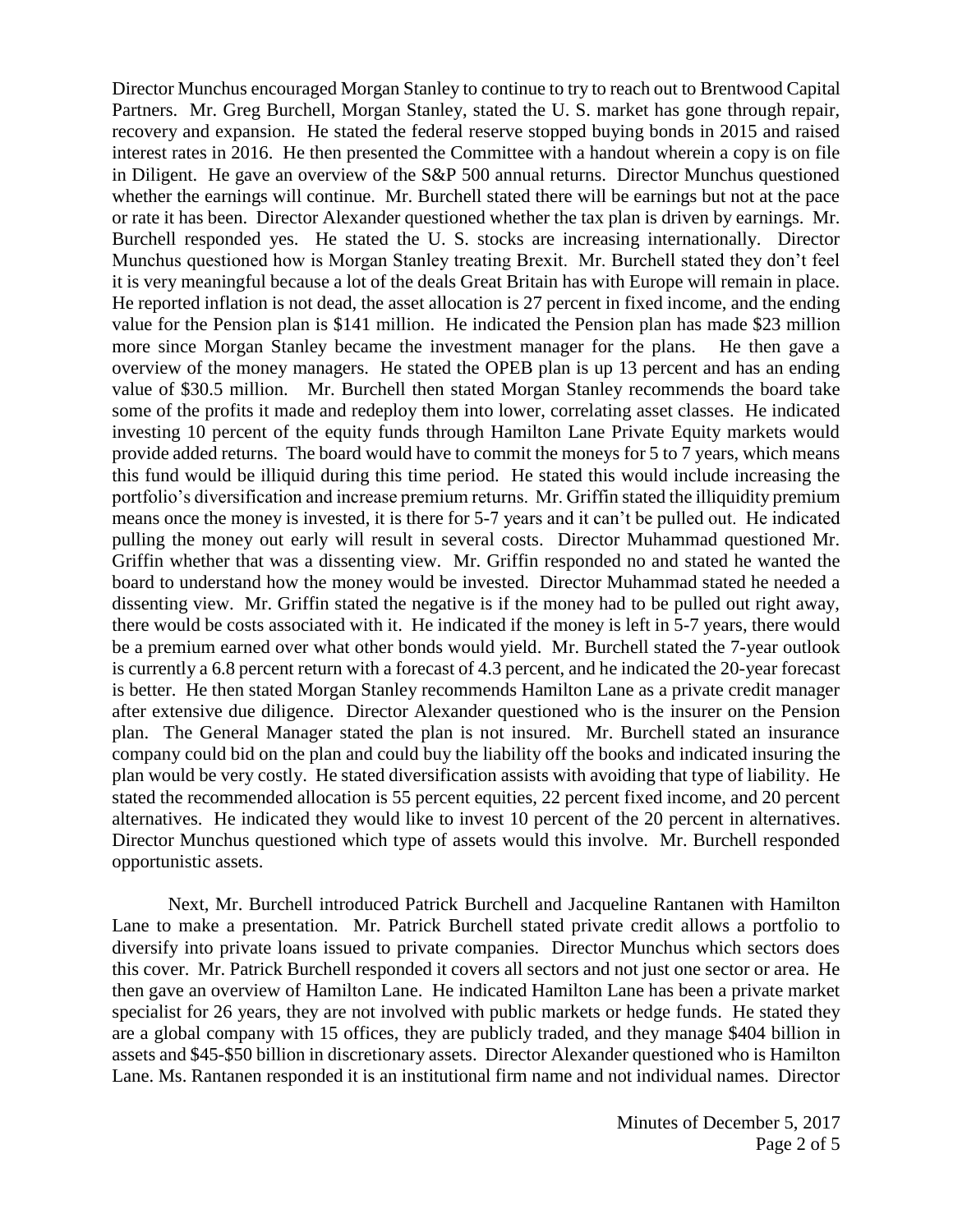Munchus questioned where is Hamilton Lane located and Ms. Rantanen responded it is located just outside of Philadelphia, PA. Director Lewis stated she would like to see the diversity of Hamilton Lane. Ms. Rantanen stated Hamilton Lane has built a diverse workforce with the firm consisting of 49 percent women and/or minorities. Director Dickerson questioned how many black people work for Hamilton Lane. Ms. Rantanen responded she did not have that number at hand; however, she would find that information and forward it. Director Munchus questioned whether Hamilton Lane works with small black firms. Ms. Rantanen responded Hamilton Lane has a history of working with state pension funds that makes sure the dollars are going into underserved areas. She indicated they can provide statistics. Director Munchus questioned whether Hamilton Lane employs blacks and Mr. Pat Burchell responded yes. Subsequently, Mr. Pat Burchell gave an overview of Hamilton Lane's clients. He stated there are 335 employees of Hamilton Lane with 114 of them being investment professionals. He indicated each investment professional is dedicated to a specific investment based on their skillset. Ms. Rantanen then gave an overview of the strategy for private market investment. She stated a portfolio can experience a much higher return with a private market investment than fixed income, but not as much high risk. Director Munchus requested Ms. Rantanen provide an example of an infrastructure investment. Ms. Rantanen stated in this particular bond there will not be an investment in infrastructure. She indicated the investment will be in private credit which results in lower risks with more modest returns; a shorter duration of 3-5 years versus 5-7 years on the equity side. She indicated regular cash payments are part of credit investing.

Subsequently, Ms. Rantanen gave an overview of graphs of the market and indicated there is a \$1 trillion market. She stated middle market companies have to pay a little more to borrow money and do not take out as much as large market companies. She stated traditional lenders to private companies have gone away mainly due to regulation; therefore, there is a huge opportunity for companies needing capital. She then gave an overview of the investment opportunities available to the Board's portfolio. She stated in 2017 there was \$4 billion worth of opportunities, to date they have only invested in 4 percent of those opportunities. She indicated Hamilton Lane's philosophy is see a lot and invest in very little because they like to be highly selective. Ms. Rantanen stated the key objectives for the portfolio is a 12-14 percent return for investors, investing in the debt of middle market performing companies, and taking advantage of opportunistic strategies. She indicated the terms of the portfolio are investor friendly, with it being invested in 2 years and the entire life of the fund is 7 years. However, during the investment period, the cash yield will be paid back with the fees being only on investment capital. Director Munchus questioned whether Hamilton Lane does their own internal business evaluations of these particular firms. Ms. Rantanen responded yes, and stated they have a team that focus only on private credit. Director Munchus questioned whether banks got out of this space primarily due to regulatory issues and questioned whether Hamilton Lane is subject to those kinds of regulations because they are not a bank. Ms. Rantanen responded Director Munchus was correct regarding banks being involved and indicated Hamilton Lane does not have the same regulations. She then gave an overview of case studies. Mr. Patrick Burchell then gave an overview of terms and structure. He stated the target fund is \$100 million and the minimum commitment size is \$500,000; the investment period is 2 years with a 7-year partnership; and 1 percent of aggregate commitments. Mr. Griffin requested Mr. Patrick Burchell to explain what tail-end secondary and opportunistic equity means to the portfolio. Mr. Patrick Burchell responded these are fixed income "like" investments; however, there are additional returns to the fund. He stated opportunistic funds are a private equity investment with clear visibility into a near term exit. The General Manager stated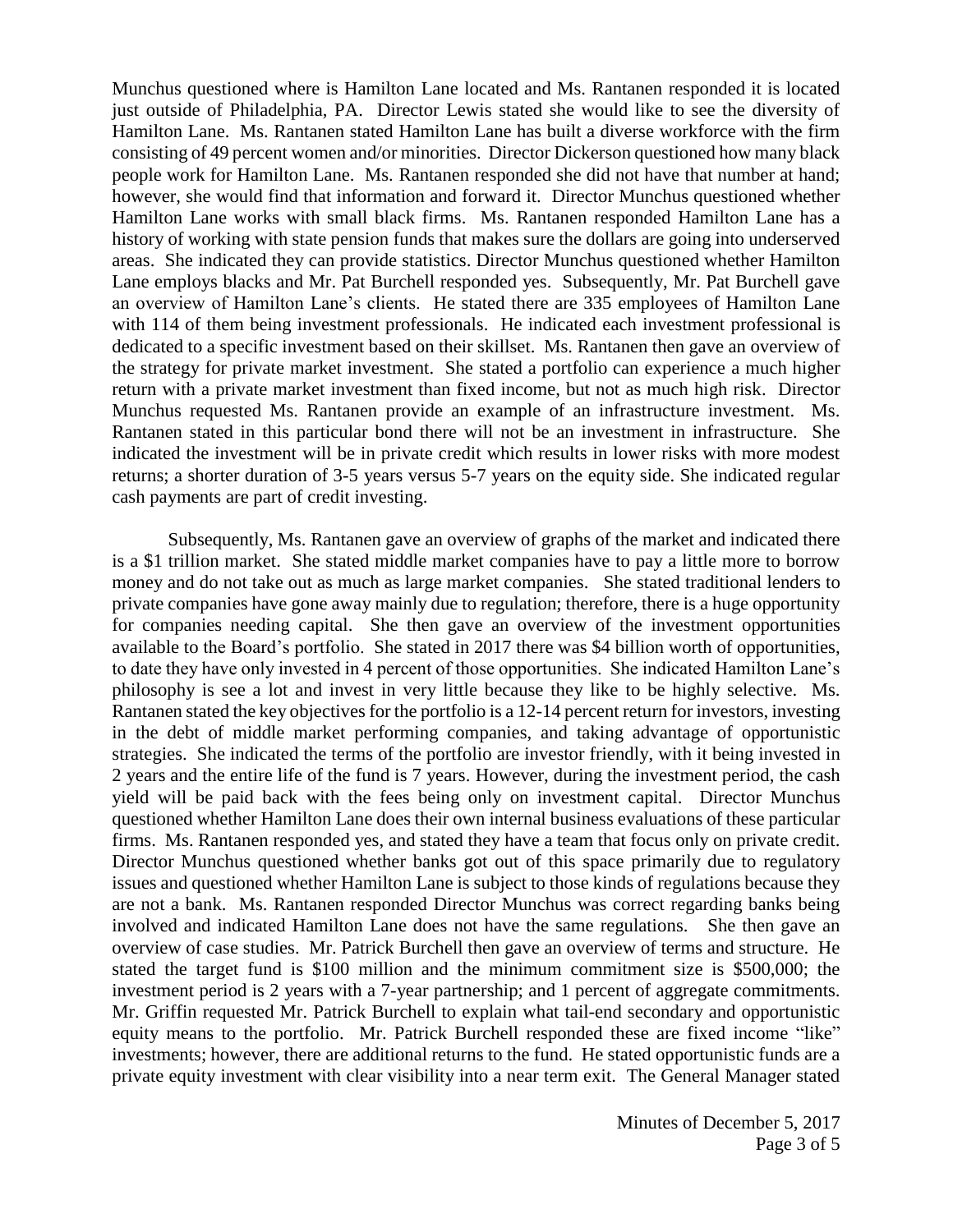the 2-year investment period is when the building of the portfolio for this term will occur. Director Alexander questioned what the interest rate of return is. Mr. Patrick Burchell responded 8 to 10 percent with the potential of increasing due to interest rates. The General Manager stated currently there is 72 percent in equities and the board has to decide whether they want to move 10 percent of that to private equity alternatives. Director Munchus left the meeting at 10:36 a.m.

Next, Chairman Lewis requested the directors email their questions regarding Hamilton Lane to management and they will follow up with the board. Director Muhammad stated he would prefer another meeting be held to discuss this item further. Chairman Lewis stated if there are not enough questions received from the directors, there is no need to call a meeting. She stated a decision will be made if necessary to schedule a meeting. Director King suggested putting this item on the agenda in January 2018 to ensure an opportunity is not missed. The General Manager stated staff wants to ensure the Pension plan is sound and solid and it does not lose money generated during 2017. Director Dickerson stated as soon as she receives the information on Hamilton Lane's employees, it will be helpful in making her decision.

As there was no further business before the Committee, a motion to adjourn the meeting was duly made and seconded, and the meeting adjourned at 10:43 a.m.

 $\sqrt{s}/\sqrt{s}$ Mac Underwood Sherry W. Lewis General Manager Chairwoman/President

/s/

Tommy Joe Alexander First Vice Chairman/First Vice President

/s/

Brett King, Esq. Secretary/Treasurer

 $\sqrt{s}$ 

William Burbage, Jr. Assistant Secretary/Treasurer

 $\sqrt{s}$ 

Dr. Brenda Dickerson **Director** 

/s/

Dr. George Munchus **Director** 

> Minutes of December 5, 2017 Page 4 of 5